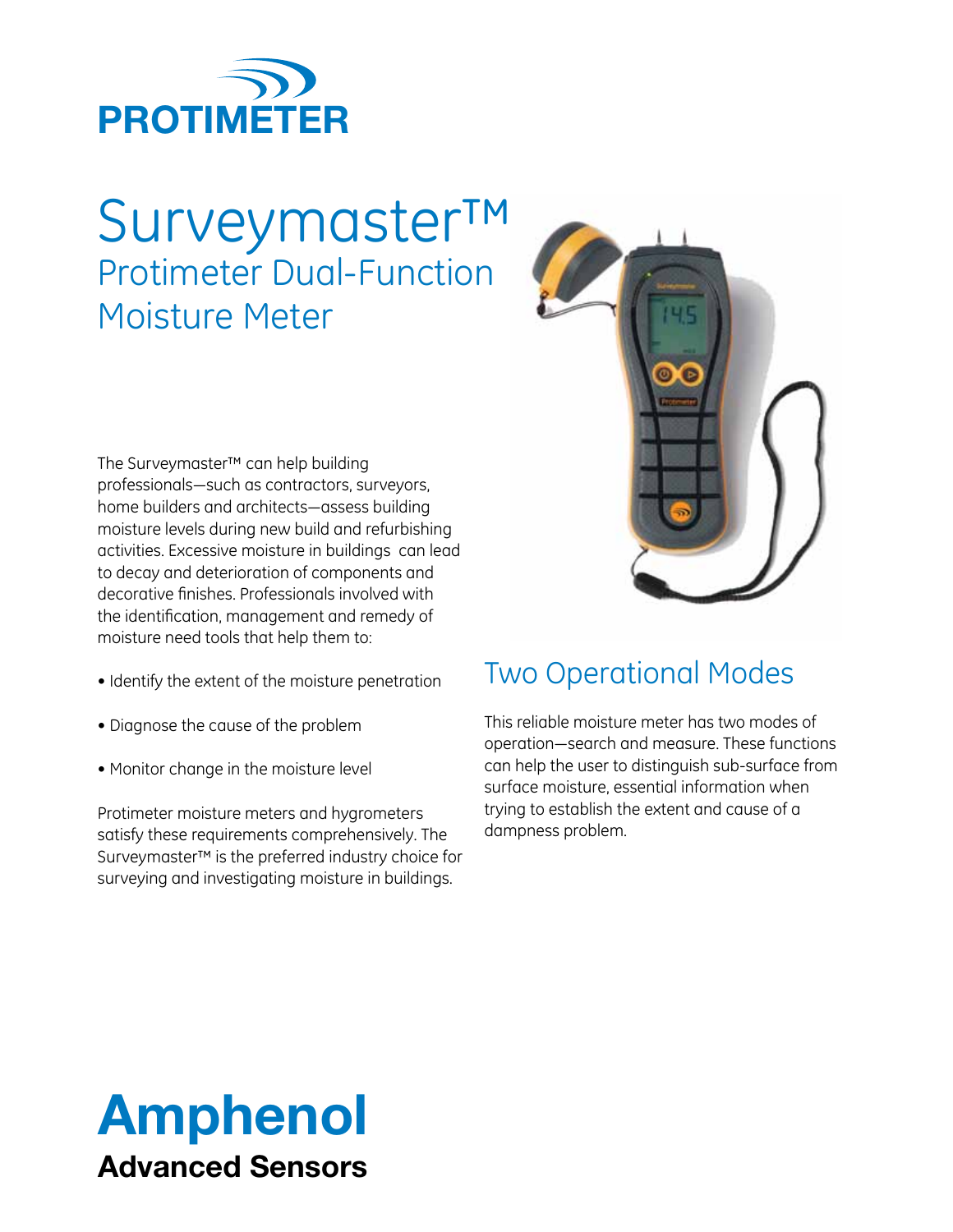## Search Mode Non-Invasive

The search mode is used to assess the moisture level beneath the surface of solid walls and floors independently of surface conditions. The nominal depth of the measurement is 3/4 inch (19 mm); this depends on the density and other characteristics of the material being measured. When held against the surface, as shown below, the instrument transmits a signal into the material. The relative moisture level is shown on the digital display and its moisture condition is shown on the accompanying scale of color-coded lights. This measurement presentation helps the user to:

- Look for moisture behind wall and floor coverings, such as tile and vinyl.
- Assess, in relative terms, if the material is in a dry, borderline or damp condition.
- Map the extent of the problem numerically.
- Non-invasive pinless radio frequency finds moisture at depth where moisture is not always directly visible—up to 3/4 in (25.4 mm) below the surface.
- This mode of measurement is not adversely affected by the presence of surface moisture.

**Applications:** Shower pans, behind ceramic tile, fine finishes, water stains, tile and vinyl floor coverings, joists, around toilets, drywall, below grade floors and walls, plaster, masonry, concrete and concrete block.

*Note: Metal additives in concrete can create false positive readings.*

## Measure Mode Pin-Type

This mode is used to measure the moisture level at the surface and at incremental depth, when used with the auxiliary probes. Measure mode readings are precise and specific to the immediate area of contact of the electrodes. The actual moisture content of wood is shown on the digital display with the corresponding moisture condition shown on the accompanying scale of color-coded lights. Wood Moisture Equivalent (WME) values are shown for other non-conductive, porous building materials.

- Pin-type probes measure moisture in wood and other building materials (use provided wood species calibration chart for more precise readings)
- Deep wall probes establish the presence of moisture in wall cavity insulation, sub and surface structures

## **Options**

- Exterior Insulation and Finished Systems (EIFS) probe finds moisture in exterior insulation finishing systems
- Hammer electrode for wood floor applications

Applications: Wood and wood floors, subfloors, drywall, concrete and concrete block, stucco, plaster, masonry and EIFS.



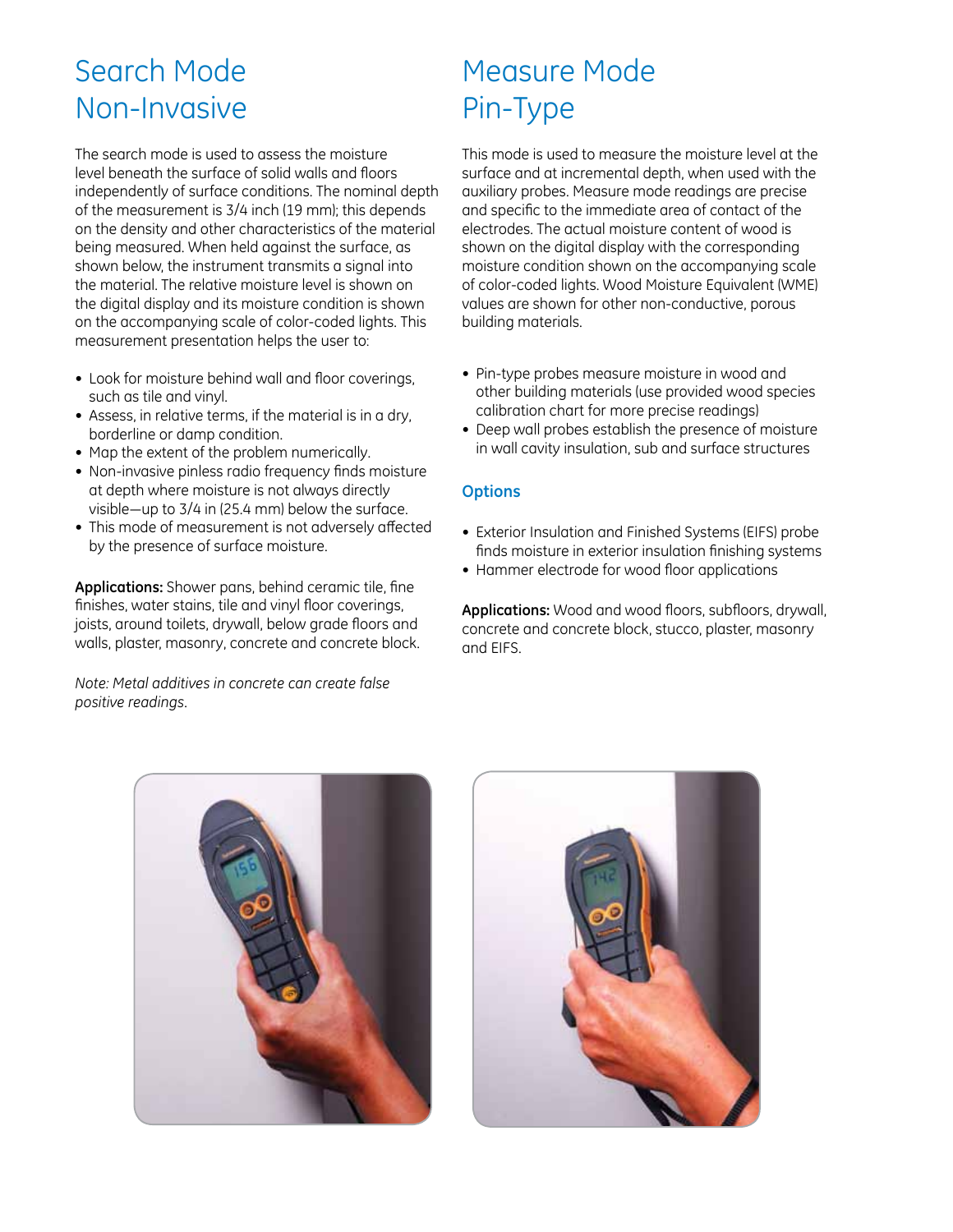## Reference mode (Patent Pending)

In both Pin and Search mode, Protimeter's patent pending Reference Mode can be used. Reference mode can be useful when trying to establish what materials are above or below a point of reference or dry standard.

Measure the dry standard or baseline material until the meter's reading is stable then press for seconds. This will store the reading until the mode changes of the meter turns off. Now all readings taken after will be displayed as normal, but below you will see a second reading that shows you if the material is measured above or below the original reading.



## Surveymaster™ Specifications

Rapid, non-invasive and pin moisture evaluation in building materials. Detects moisture directly in materialssuch as concrete and below wall and floor coverings such as tile, wood and vinyl

### **Range**

70 to 999 relative (non-invasive) Dry (green) —70-169 At risk (yellow) —170 - 199 Wet (red) —200-999

7.9% to 99% WME (pin measurement) Dry (green)-7-16.9 At Risk (yellow) 17-19.9 Wet (red)) — 20-99.9

## **Display 1**

Digital LCD backlit

### **Display 2**

60 LEDs green (dry), yellow (at risk) and red (wet)



### **Depth of moisture**

Non-invasive up to 3/4 in (19 mm) Pin up to 1/2 in (12.7 mm)

## **Case**

Pouch with belt loop

## **Power**

9 V (supplied)

### **Warranty**

2 years on mechanical or manufacturing defects. Does not include wearing part or accessories.

## **Options**

**Hammer Electrode** BLD5055

**EIFS Probe** BLD5070

## **Part Number**

BLD5365